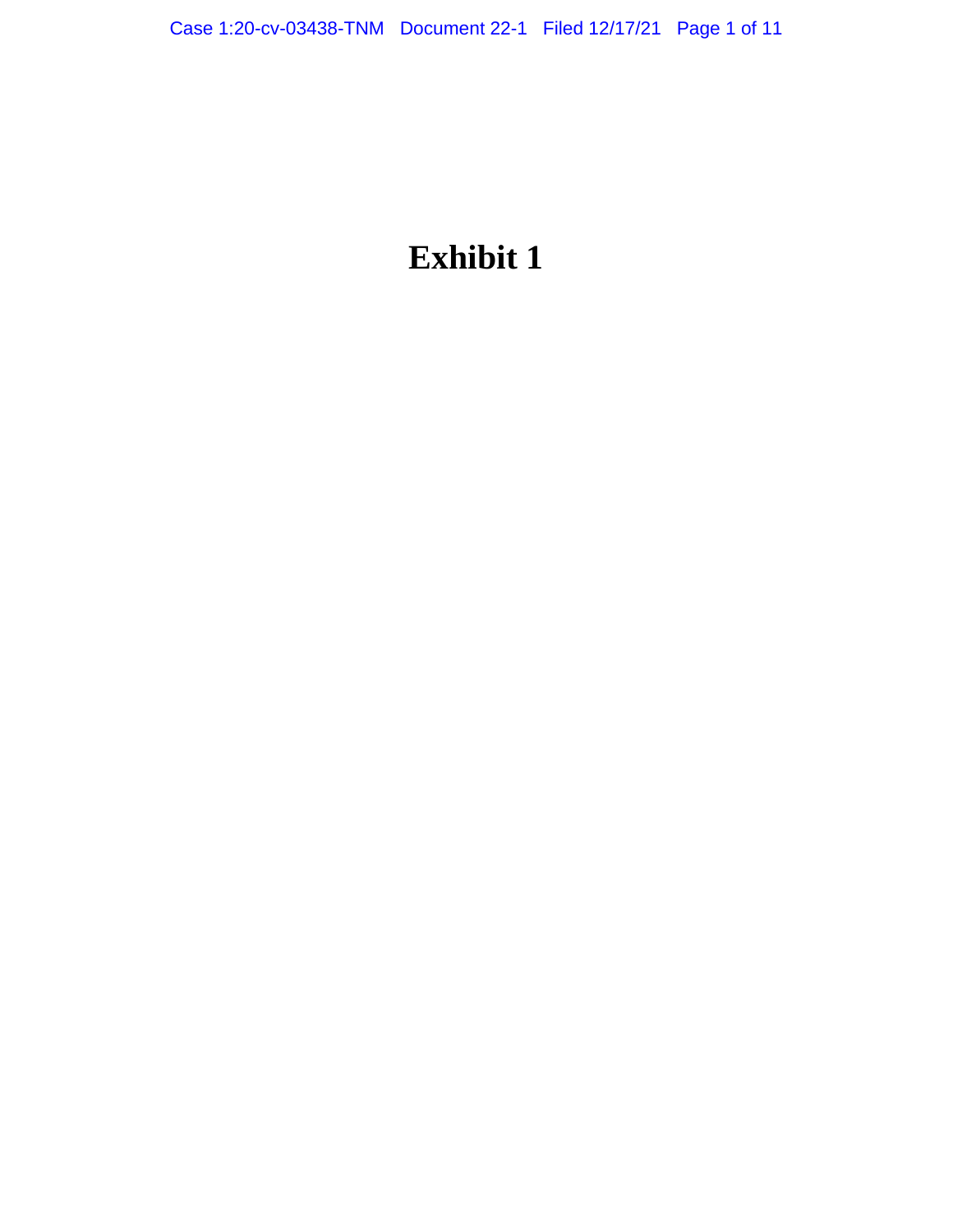## **Declaration of Steven Chance Smith**

Pursuant to 28 U.S.C. § 1746, I hereby declare as follows:

1. My name is Chance Smith. I am 35 years old, and I work on an 87 square mile cattle ranch on the border with Mexico about 33 miles east of the border town of Douglas, Arizona. I live a few miles away from the ranch where I work at 6981 E Hwy 80, Portal, Arizona.

2. My family lived in Wilcox, Arizona before I was born. They lived on a ranch on the border in the Chiricahua Mountains, which has been in my mother's family since the 1800's. My mother's family originally homesteaded the land and much other surrounding area. Parts of the original land has changed hands over time, but my parents still own and live on a small 20 square mile ranch from the original land in Arizona. I grew up ranching, it has always been my way of life. I lived on my family's ranch in Wilcox until graduation from high school, when I went to college in Clarendon, Texas, and then went on to Oklahoma Panhandle State University where I graduated with a bachelor's in animal science.

3. After graduating from school, from about 2009-2011, I worked on a large, 800 square mile ranch in what's called the boot hill of New Mexico. That ranch had about a 40-mile border with Mexico. After that I went back to Arizona and took a job at the ranch I currently work at near Douglas.

4. I love the way of life of ranching. During the day, I ride over the ranch in my horse or my pickup truck, I check on the cattle, I check on the water in the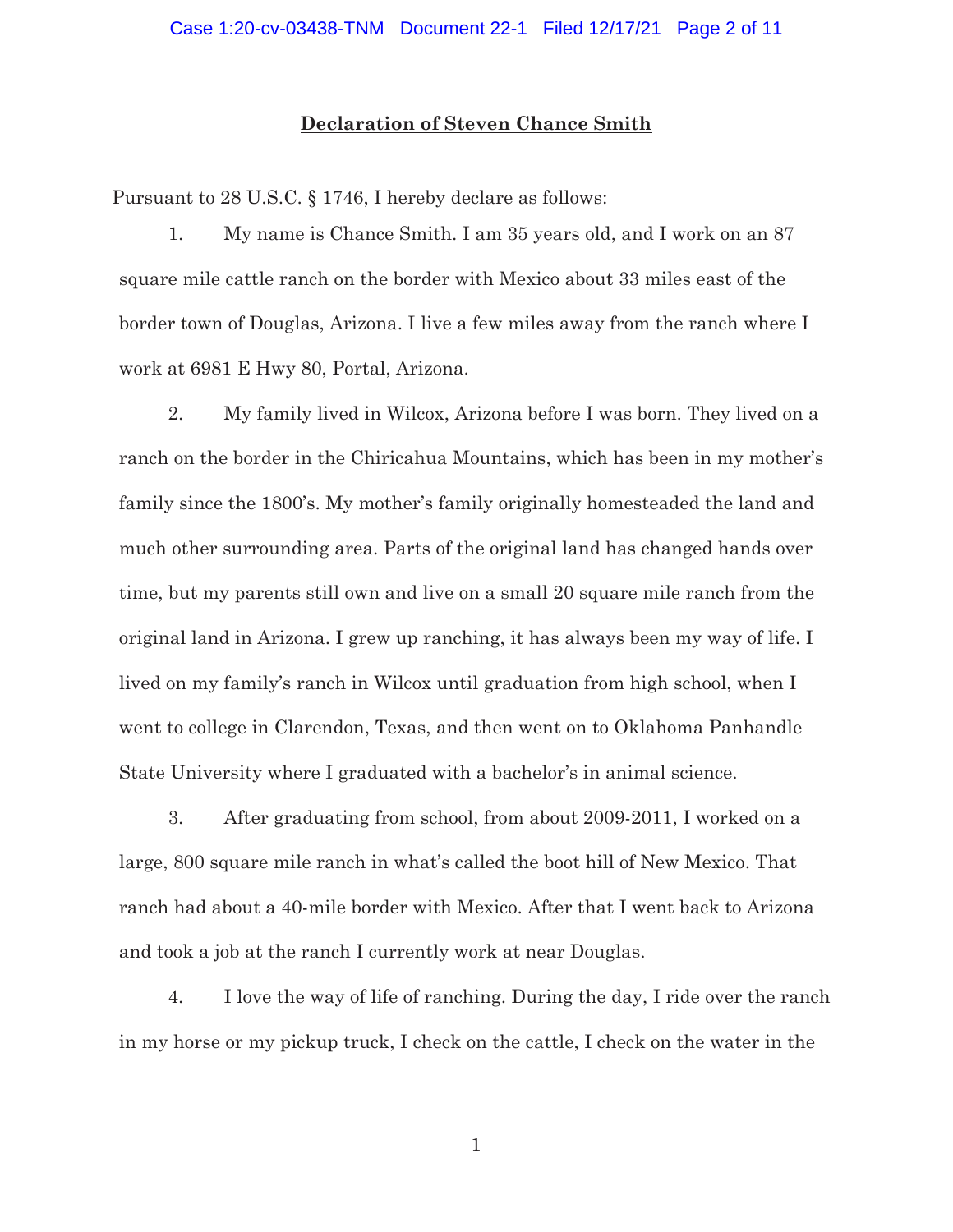#### Case 1:20-cv-03438-TNM Document 22-1 Filed 12/17/21 Page 3 of 11

wells. When I run into illegal border crossers, I generally call the Border Patrol to come pick them up.

5. I have spent almost my whole life on the border, and I have certainly witnessed how the environment changes at the border based on the policies of the U.S. government. The flood of people coming across illegally ebbs and flows based on who is in office. The people who cross are extremely attentive to the promises made by those who are in charge of our immigration agencies like the Department of Homeland Security (DHS). They come if they believe they are being encouraged by our government, and they do not come if they know they will be kept out. They will also respond to policies that allow them to stay once they get here. Being allowed to stay and work and settle in the U.S. is their goal, not just to get through.

6. When President Trump was first elected, the border was absolutely quiet, like I have never seen it in my 35 years of life.

7. It makes a big difference to my daily quality of life when the border is quiet and peaceful, without people illegally crossing. At the beginning of the Trump Administration, I did not feel the constant threat of running into trouble, often in the form of cartel members, that I do when the border is uncontrolled. Ranching means that I ride, on horseback or in my pick-up truck, around alone all day and I am a two-hour's drive away from any law enforcement. When it was peaceful, I could leave my door unlocked without fear. I even felt like I could leave and ride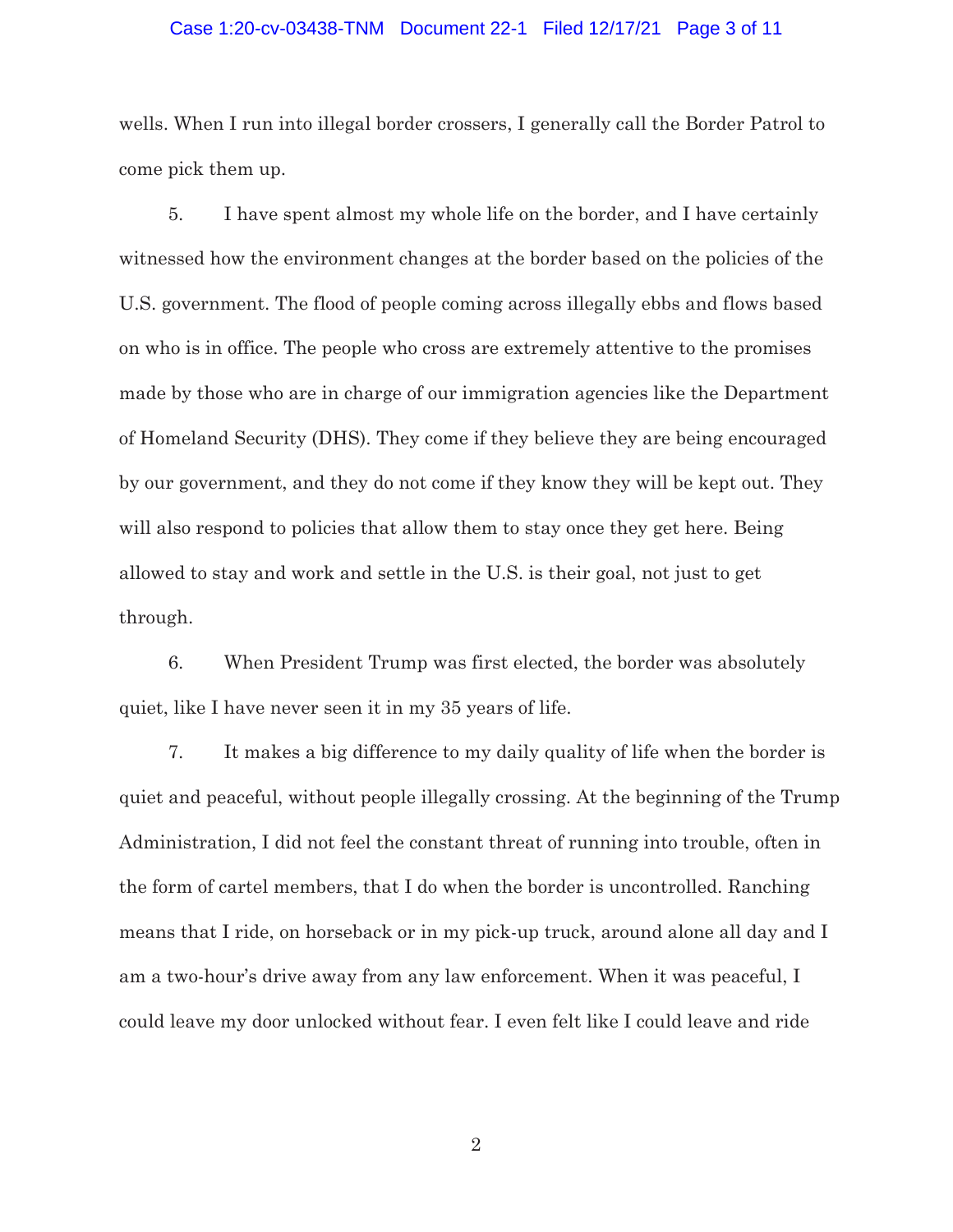#### Case 1:20-cv-03438-TNM Document 22-1 Filed 12/17/21 Page 4 of 11

around the ranch on horseback without packing a pistol, which I really do not like to do. But when I am under constant threat, I have to whether I like it or not.

8. Any time that floods of people cross the borders illegally, my daily life is impacted in all sorts of ways. Life on the border can be stressful because of the constant threats from crossing illegal aliens and cartels, but I grew up here, and I am acclimated to living here. I love the land, and I will always ranch the land here. I have an abundant amount of faith, and I believe that I do it for the purpose of honoring God. He gave us dominion over the land to take care of it, and I believe that it is up to me to keep the area cleaned up and to be a steward of the earth. I am responsible for this land.

9. I certainly worry for my wife and children. When my wife and I first got married, she was 20 years old, and she was from Vail, Arizona which is not on the border. Adjusting to life on an unsecured border was initially very stressful for her. It is nearly impossible to live a normal life when the border is out of control. Men with what we think must be gang tattoos on their faces can show up, and break into our house at any time, and we witness drug smugglers packing dope going through our property. It is hard and stressful, and it certainly affects the quality of our lives and our enjoyment of our home and the land around us on a daily basis. My wife is often, quite reasonably, scared to death, and I am always concerned for her. Even when we don't see them, we know they are still there, just hidden. They leave tracks, and trash behind them all the time even when we don't see them passing through.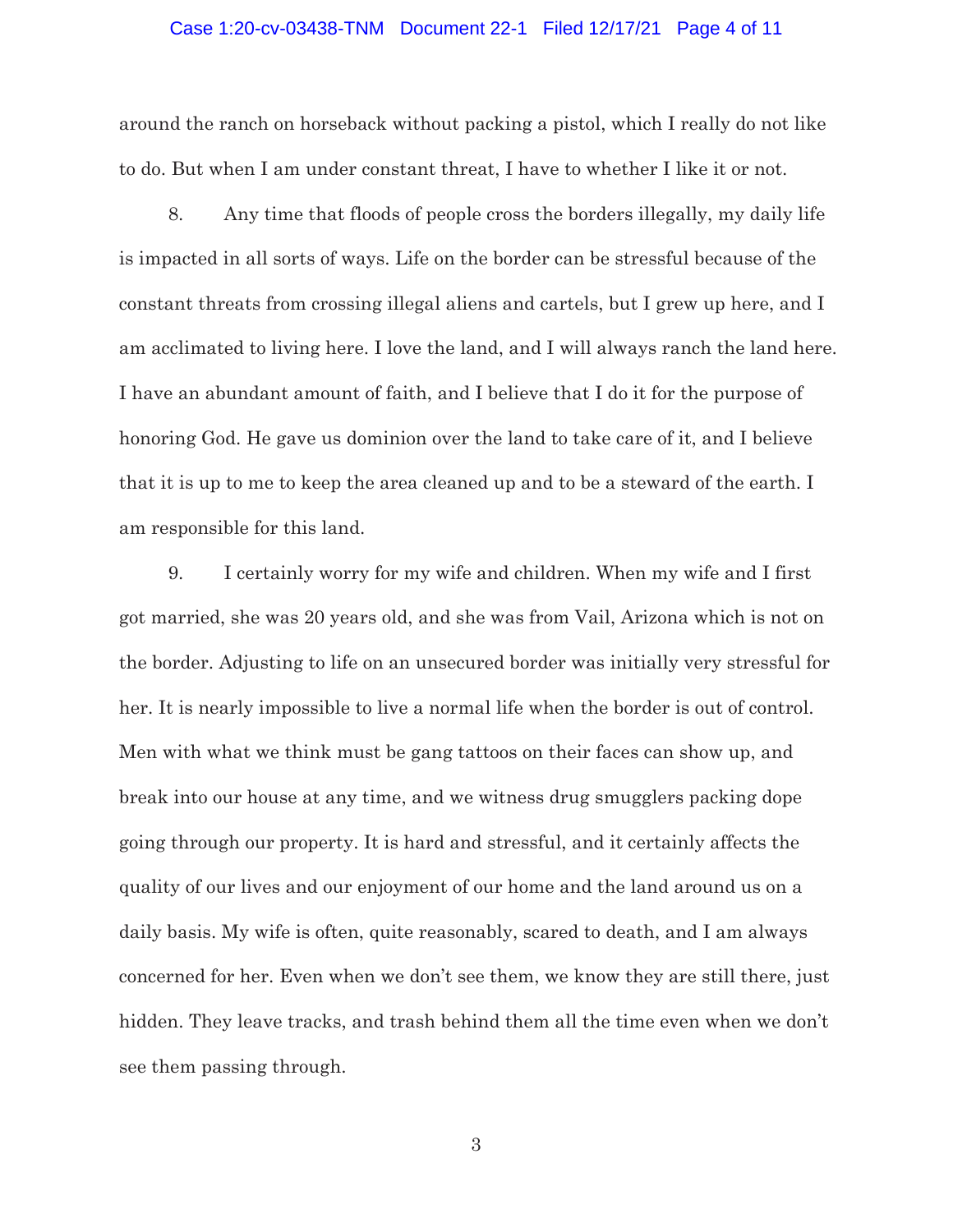## Case 1:20-cv-03438-TNM Document 22-1 Filed 12/17/21 Page 5 of 11

10. For instance, recently, we saw drug smugglers from our bedroom window, and I went out on my horse to watch them as they laid down in the tall weeds and grass to hide from sight. We called the Border Patrol, who came and picked them up. But, we later checked the spot, and found that they had buried a pistol in the dirt. It is stressful to know that people with guns pass by our house all the time—for every one we do see, we know there are many that we don't. People cross nearby properties with A-K 47's, we see them all the time on the game cameras. When I worked in New Mexico, I came across a large pile of marijuana, and because I knew where their stash was, the cartels threatened my life constantly. In fact, one of the cartels, though I never found out which, killed a high school classmate of mine who looked a lot like me, and left him on my granddad's doorstep. They wanted to intimidate me so that I would keep quiet about where they leave their drugs. While I left that particular threat behind when I left New Mexico, I know this could happen again at any time when the borders are open, if I in the future accidentally cross paths with the cartels in a way they imagine threatened their business.

11. By now, the cartels treat the smuggling of people and drugs as a business. They know they will lose a certain percentage of people and drugs smuggled to law enforcement, but they simply consider it the costs of doing business. When our government takes a hands off approach, the cartels are free to professionalize drug and human trafficking into this country. I am horrified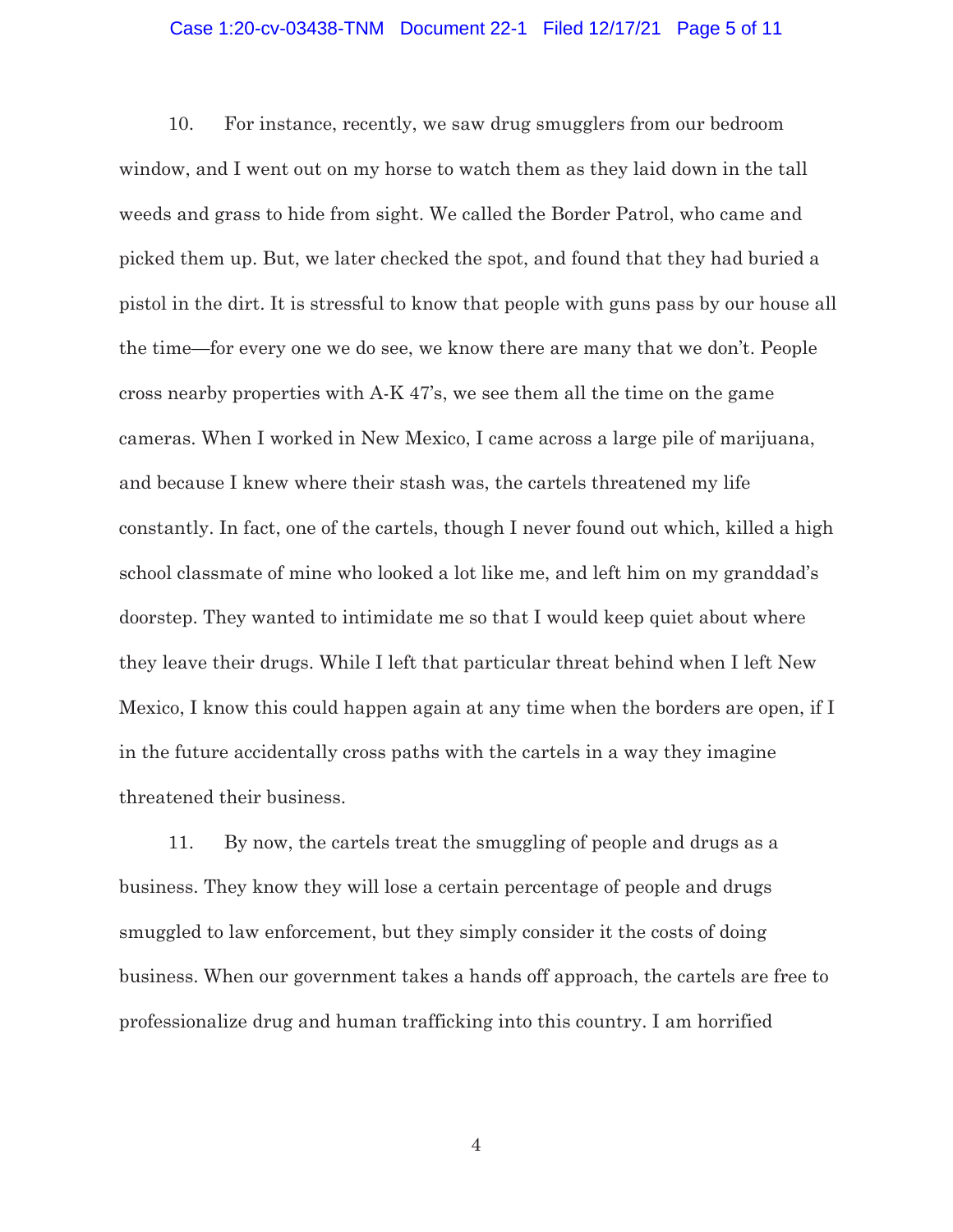#### Case 1:20-cv-03438-TNM Document 22-1 Filed 12/17/21 Page 6 of 11

particularly by the trafficking—which includes the trafficking of very young children for sexual exploitation.

12. When Biden was inaugurated, the floodgates opened again, and the flow has continued to increase—directing affecting my quality of life and my enjoyment of the land I work on and live on, as the federal immigration agencies implemented actions. Right after inauguration, these agencies took a series of actions to ease illegal entry and allow people who have already crossed to stay in the United States without fear. These actions included the ending of construction on the border wall, ending the Remain in Mexico Policy, preventing the Border Patrol from securing the borders, instructing Immigration and Customs Enforcement to no longer detain and remove illegal aliens in the interior other than those meeting very narrow categories, no longer fining aliens for failing to depart the United States, and making the immigration courts less efficient. These policies work together to systematically dismantle the enforcement apparatus at the border and the system of enforcement in the interior that was working under the Trump Administration. Policies like a well-patrolled wall *work* to control the flow of traffic—I can see that with my own eyes. The Biden Administration has taken actions to dismantle them because they do work—it *wanted* to start the flow up again. These actions, working in concert, cause environmental damage to the borderlands where I live and work.

13. Because of these policies, the number of illegal aliens I see traveling across the ranch is eight or nine times what it was before the beginning of the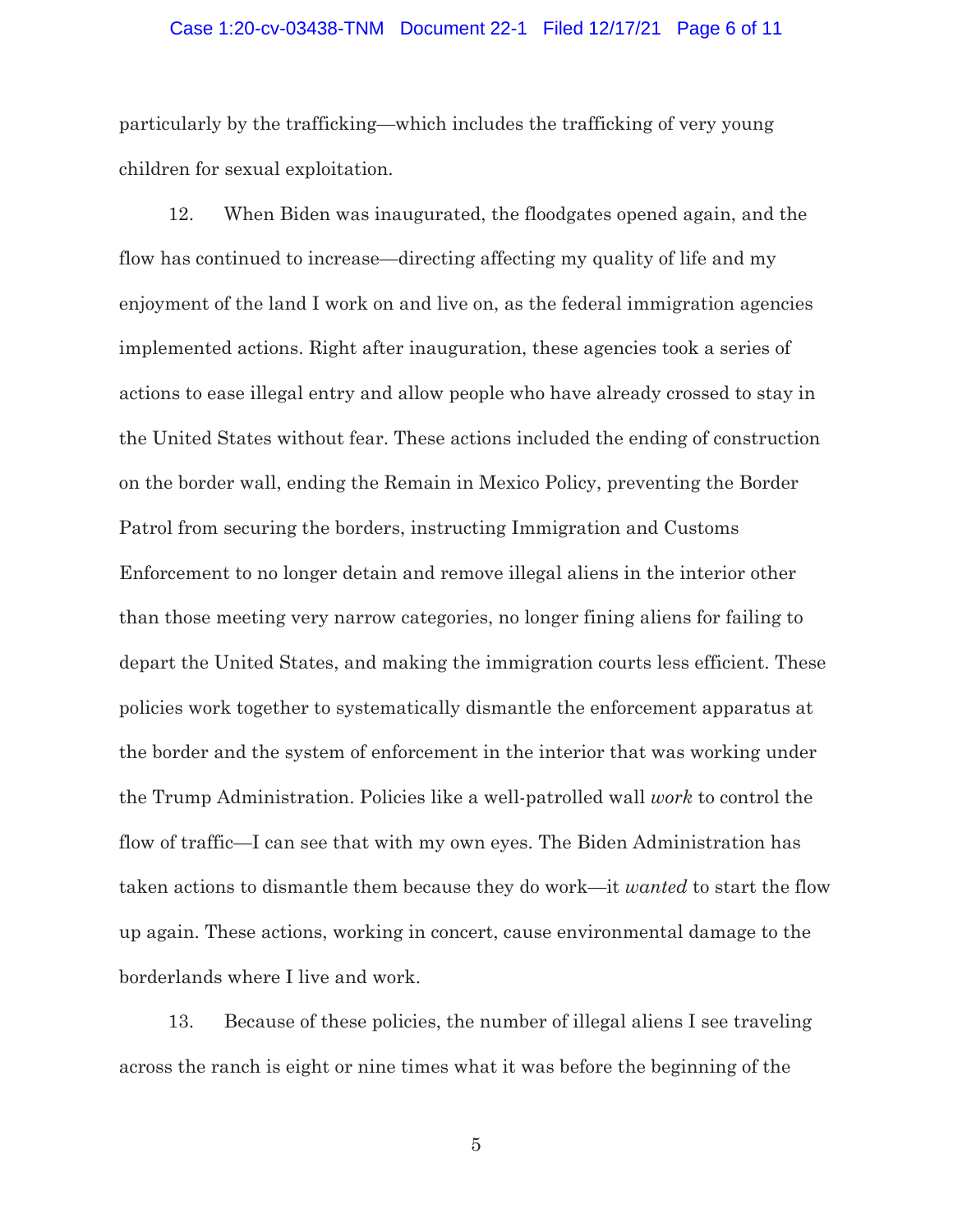#### Case 1:20-cv-03438-TNM Document 22-1 Filed 12/17/21 Page 7 of 11

Biden Administration. This increase happened specifically because of the new immigration policies. There have been times since January where I ride on the ranch, and I do not see a single Border Patrol agent patrolling. The Administration pulled out all their cameras and sensors, and there is zero documentation of what is happening. I talk to members of the Border Patrol, and those agents who want to do their job and protect the borders are completely demoralized. What people need to realize is that there are total blind spots in the border, that are unprotected, so that people can come through, and that the Biden Administration has *deliberately*  created those blind spots. The cartels are in control now, and the American government allows it in order to encourage the flow of people into the interior.

14. In the past few months I have seen lots of signs of traffic: new blankets, new campsites, new carpet booties (which migrants wear to not leave tracks). This environmental degradation of the land disturbs me. The constant flow of human traffic affects how much I enjoy working outdoors. For instance, I may spend days herding cattle, spending days and great amounts of energy to get them into a smaller enclosed area, just to have border crossers open the gates, and all of my work is undone. I have to start all over again. All the stresses of life on the border increase the less secure the border is, and my pleasure in working on the ranch on the border is diminished.

15. Public health in the area I live and work is also facing increased hazards. In the border town, we are angry at the restrictions the government puts out, supposedly because of Covid-19. There are restrictions on Americans, but not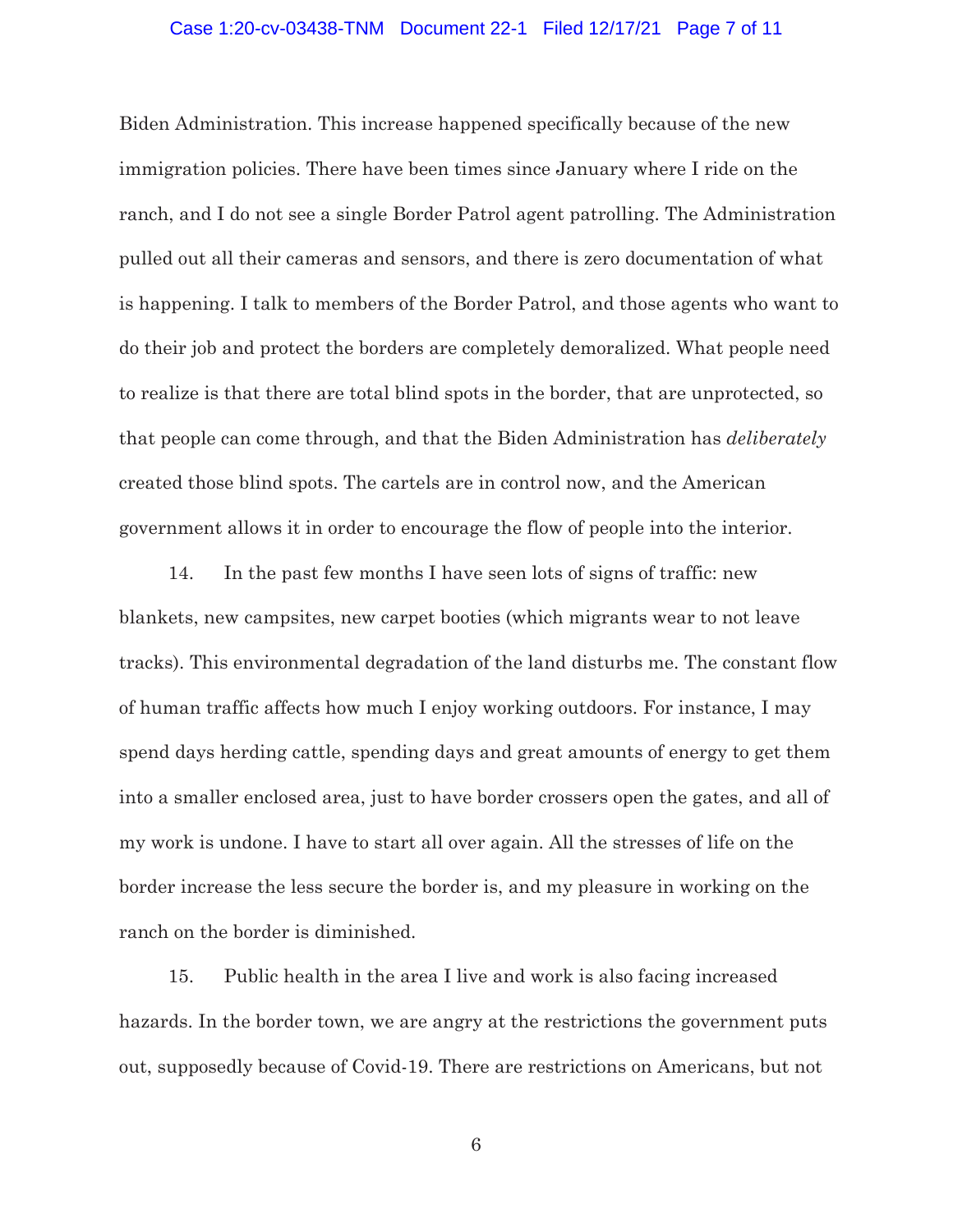## Case 1:20-cv-03438-TNM Document 22-1 Filed 12/17/21 Page 8 of 11

on illegal aliens. People are certainly coming across the border with Covid-19 and being released into the country, and what's more, clearly the massive human and drug smuggling operations cause other public health dangers. Those who are trafficked up from Central America often ride on the way up north packed into in tight quarters in poorly ventilated vehicles, under great stress throughout the journey.

16. Border crises certainly exacerbate the health dangers I face on my property. For instance, when I was growing up, my family found a dead body on our property of an illegal border crosser, and while we never found out what he died of, we suspected he had gotten something very contagious because even the vultures avoided him. After that encounter, my father developed a mystery illness and was in and out of the hospital for months. We never found out what he had, but, we certainly know that we are on the front lines for diseases from all over the world since so many travel to cross the border illegally. If the federal government truly cared about public health, it would not take so many actions to positively create a border crisis with great potential to spread communicable diseases. I therefore know that I face greater risks to my health because of the border crisis.

17. My very way of life is under threat. As a rancher, sustainability is essential. We know that we must take care of and conserve the land, or it would not be a resource for future generations. All this crossing damages the land so much. The cattle are too stressed to thrive. Having the threat of border crossers is almost like having another predator in the local ecosystem. Lately, illegal border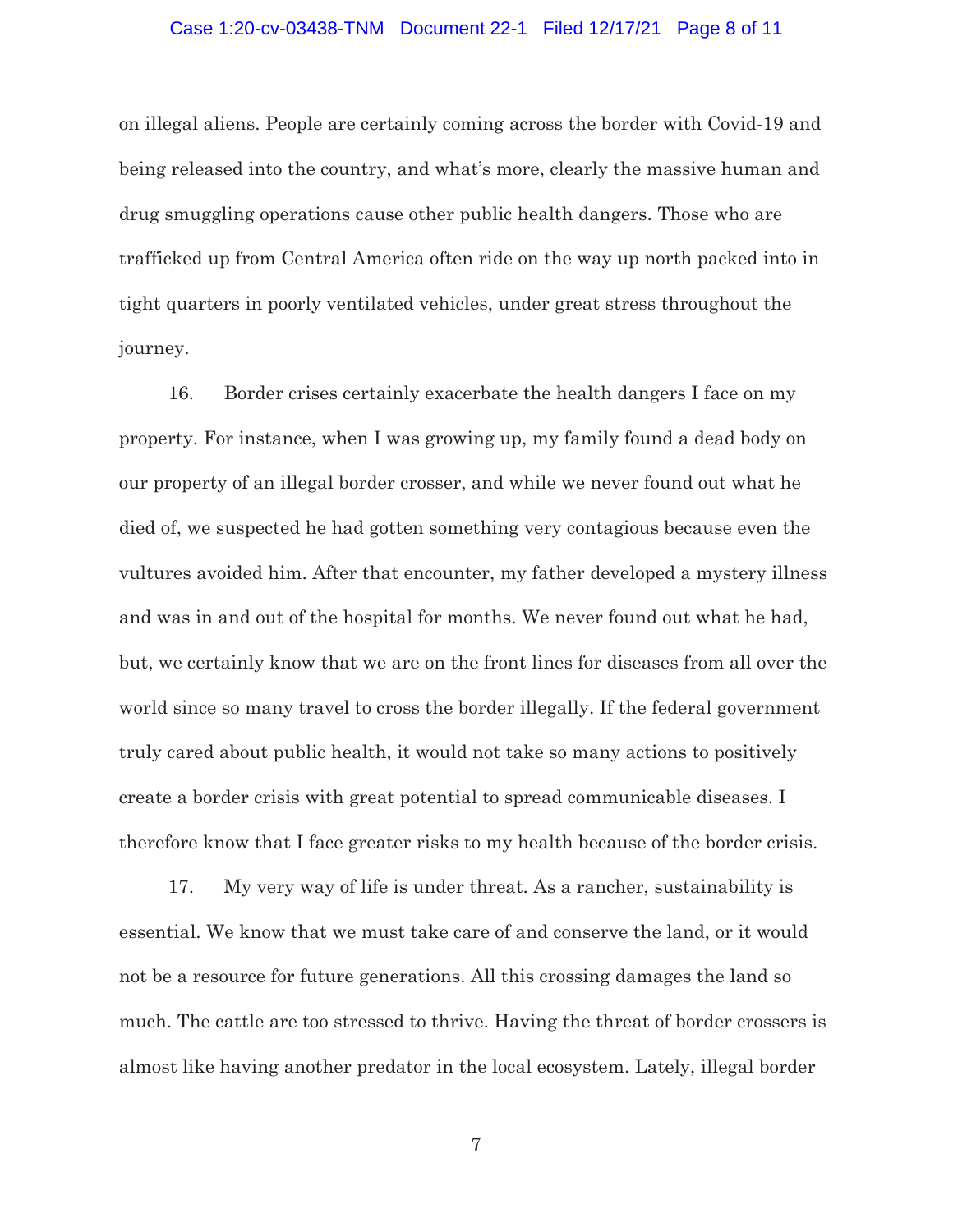#### Case 1:20-cv-03438-TNM Document 22-1 Filed 12/17/21 Page 9 of 11

crossers have become so bold that they have set fires. They have set two fires since the last presidential election, one in November and one in April. This has burned a lot of the federal land which we lease and so it is hard for us to sustain the ranch since we cannot graze there. In the long term, open borders directly threaten the only way of life I have known, and they make the work I do outdoors less rewarding.

18. Not only has the border traffic gone up so dramatically since Biden was inaugurated, but the border crossers are bolder than I have ever seen before in my life. For instance, a few months ago, an illegal border crosser actually threw himself onto my stopped pickup truck while I was checking the wells on the ranch. I called the border patrol, who later in the day caught him, and brought him to the hospital for heat stroke. At the hospital, he claimed I was responsible for his injuries. Charges were brought against me later that night, even though he had no injuries that could have been caused by my truck, which the sheriff then agreed to drop. The whole experience was outrageous. The Administration's new policies have so emboldened border crossers I am clearly under a kind of threat I have never been under before. The presence of so much border traffic also affects the safety of the local public roads that I and my family drive on when we leave our house. For instance, recently, local law enforcement left spike strips on the roads in order to capture illegal crossers in a vehicle. Trying to evade capture, the vehicle blew out their tires crossing these spike strips, and then ran into a friend of mine on the highway, nearly causing him and his family injury. Something like this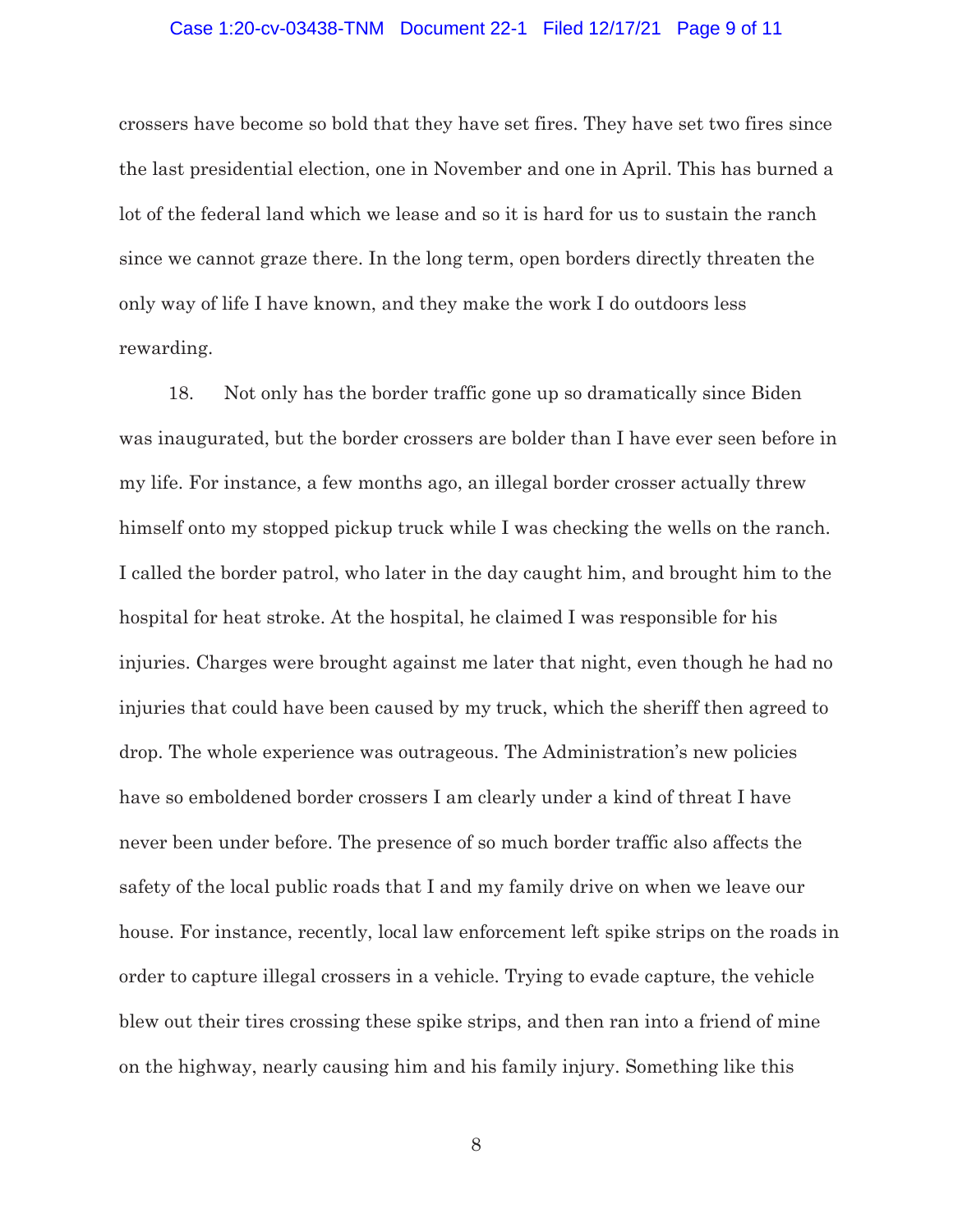#### Case 1:20-cv-03438-TNM Document 22-1 Filed 12/17/21 Page 10 of 11

could happen to me at any time. Illegal border crossers also often drive vehicles without their light on, even in the dark, on local country roads. This is another hazard to my health and safety, and the health and safety of my family, as we have no choice but to drive on these roads, that has been increased by the heightened border crisis.

19. I do not believe the American public would support what is going on or the leaders who allow it if they knew. This is why it is so important for the government to have hearings that expose what they are doing. The cartels, and the federal government, and any members of local and state governments who enable the border crisis as well, are able to get away with what they are doing only through deception and secrecy—they know the American people would hate what is going on at the border if they knew about it.

20. I have been told that National Environmental Policy Act (NEPA). NEPA makes it illegal for an administration to take actions that the immigration agencies under the Biden have taken without being transparent, considering the environmental consequences, and letting the public weigh in. The Biden Administration has taken these actions, such as ending construction on the border wall, ending the Remain in Mexico Policy and reinstituting catch and release by the Border Patrol, without process to Americans affected by these actions, such as